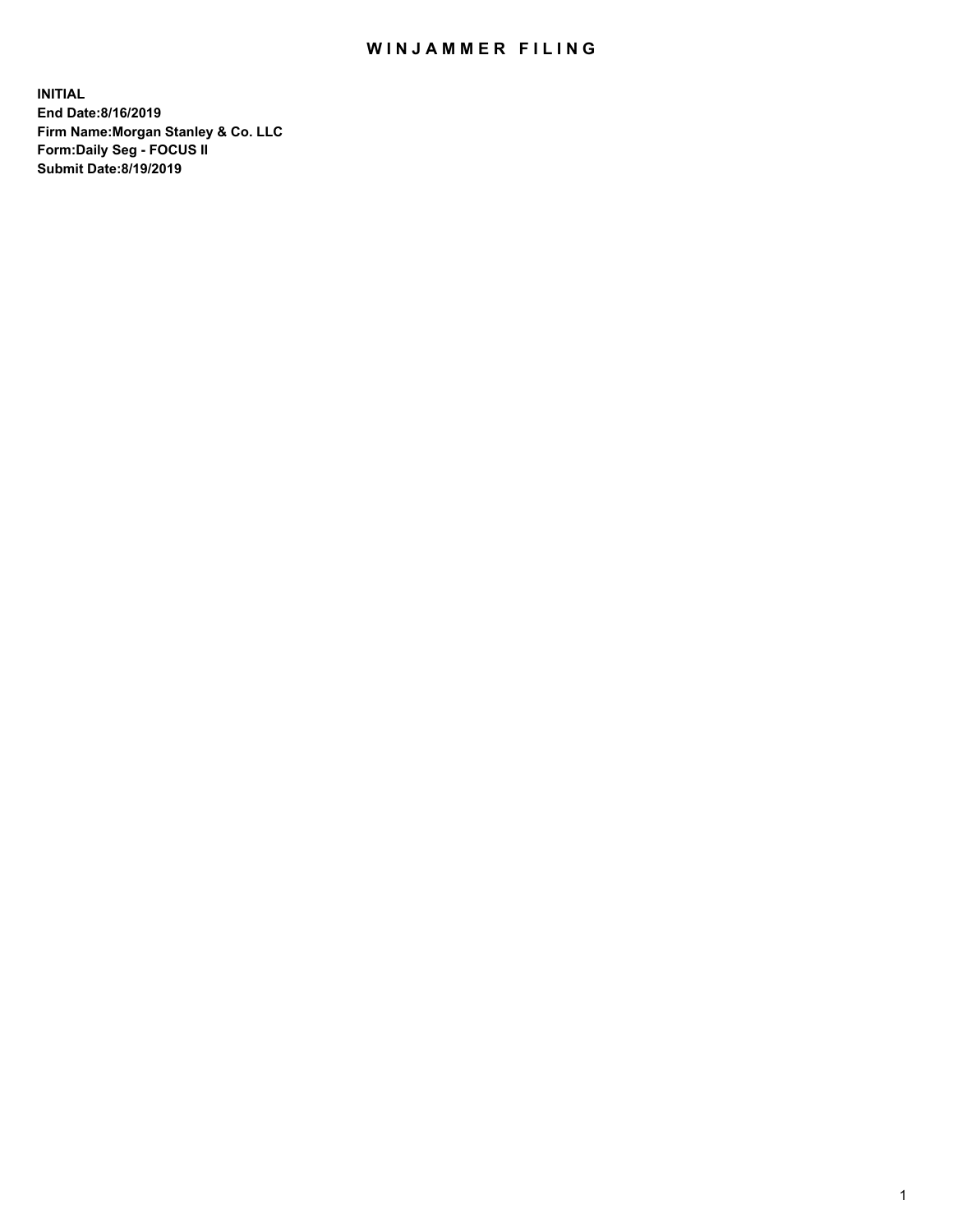**INITIAL End Date:8/16/2019 Firm Name:Morgan Stanley & Co. LLC Form:Daily Seg - FOCUS II Submit Date:8/19/2019 Daily Segregation - Cover Page**

| Name of Company                                                                                                                                                                                                                                                                                                               | Morgan Stanley & Co. LLC                               |
|-------------------------------------------------------------------------------------------------------------------------------------------------------------------------------------------------------------------------------------------------------------------------------------------------------------------------------|--------------------------------------------------------|
| <b>Contact Name</b>                                                                                                                                                                                                                                                                                                           | <b>Ikram Shah</b>                                      |
| <b>Contact Phone Number</b>                                                                                                                                                                                                                                                                                                   | 212-276-0963                                           |
| <b>Contact Email Address</b>                                                                                                                                                                                                                                                                                                  | Ikram.shah@morganstanley.com                           |
| FCM's Customer Segregated Funds Residual Interest Target (choose one):<br>a. Minimum dollar amount: ; or<br>b. Minimum percentage of customer segregated funds required:% ; or<br>c. Dollar amount range between: and; or<br>d. Percentage range of customer segregated funds required between:% and%.                        | 235,000,000<br><u>0</u><br><u>00</u><br>0 <sup>0</sup> |
| FCM's Customer Secured Amount Funds Residual Interest Target (choose one):<br>a. Minimum dollar amount: ; or<br>b. Minimum percentage of customer secured funds required:%; or<br>c. Dollar amount range between: and; or<br>d. Percentage range of customer secured funds required between:% and%.                           | 140,000,000<br><u>0</u><br><u>00</u><br>0 <sub>0</sub> |
| FCM's Cleared Swaps Customer Collateral Residual Interest Target (choose one):<br>a. Minimum dollar amount: ; or<br>b. Minimum percentage of cleared swaps customer collateral required:%; or<br>c. Dollar amount range between: and; or<br>d. Percentage range of cleared swaps customer collateral required between:% and%. | 92,000,000<br><u>0</u><br>0 Q<br>00                    |

Attach supporting documents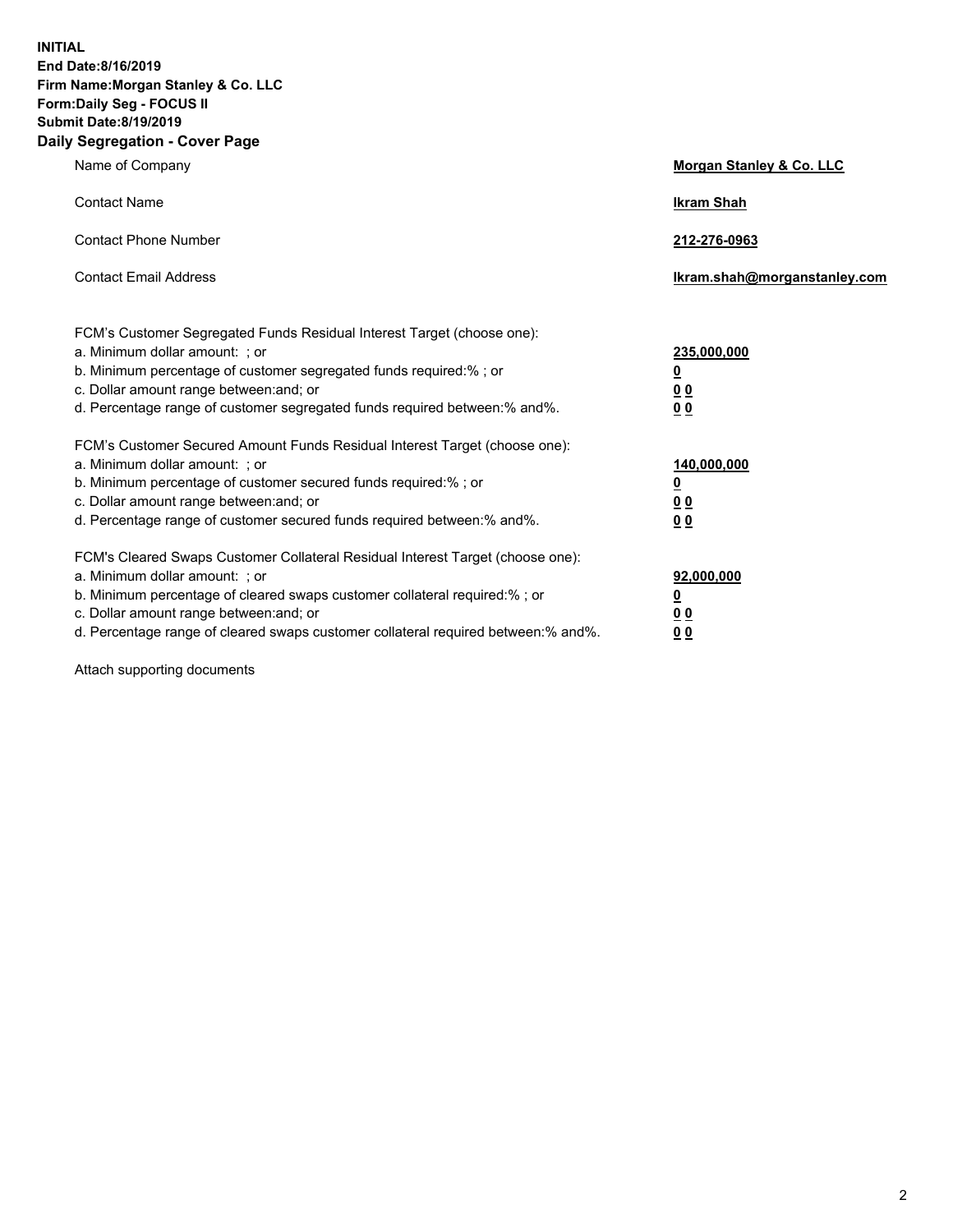## **INITIAL End Date:8/16/2019 Firm Name:Morgan Stanley & Co. LLC Form:Daily Seg - FOCUS II Submit Date:8/19/2019 Daily Segregation - Secured Amounts**

|     | Foreign Futures and Foreign Options Secured Amounts                                                |                                    |
|-----|----------------------------------------------------------------------------------------------------|------------------------------------|
|     | Amount required to be set aside pursuant to law, rule or regulation of a foreign                   | $0$ [7305]                         |
|     | government or a rule of a self-regulatory organization authorized thereunder                       |                                    |
| 1.  | Net ledger balance - Foreign Futures and Foreign Option Trading - All Customers                    |                                    |
|     | A. Cash                                                                                            | 3,378,695,416 [7315]               |
|     | B. Securities (at market)                                                                          | 2,383,571,276 [7317]               |
| 2.  | Net unrealized profit (loss) in open futures contracts traded on a foreign board of trade          | <u>-440,672,683</u> [7325]         |
| 3.  | Exchange traded options                                                                            |                                    |
|     | a. Market value of open option contracts purchased on a foreign board of trade                     | 22,297,896 [7335]                  |
|     | b. Market value of open contracts granted (sold) on a foreign board of trade                       | -25,277,066 [7337]                 |
| 4.  | Net equity (deficit) (add lines 1.2. and 3.)                                                       | 5,318,614,839 [7345]               |
| 5.  | Account liquidating to a deficit and account with a debit balances - gross amount                  | 106,956,915 [7351]                 |
|     | Less: amount offset by customer owned securities                                                   | -106,256,676 [7352] 700,239 [7354] |
| 6.  | Amount required to be set aside as the secured amount - Net Liquidating Equity                     | 5,319,315,078 [7355]               |
|     | Method (add lines 4 and 5)                                                                         |                                    |
| 7.  | Greater of amount required to be set aside pursuant to foreign jurisdiction (above) or line        | 5,319,315,078 [7360]               |
|     | 6.                                                                                                 |                                    |
|     | FUNDS DEPOSITED IN SEPARATE REGULATION 30.7 ACCOUNTS                                               |                                    |
| 1.  | Cash in banks                                                                                      |                                    |
|     | A. Banks located in the United States                                                              | 391,175,113 [7500]                 |
|     | B. Other banks qualified under Regulation 30.7                                                     | 549,465,646 [7520] 940,640,759     |
|     |                                                                                                    | [7530]                             |
| 2.  | Securities                                                                                         |                                    |
|     | A. In safekeeping with banks located in the United States                                          | 492,592,075 [7540]                 |
|     | B. In safekeeping with other banks qualified under Regulation 30.7                                 | 0 [7560] 492,592,075 [7570]        |
| 3.  | Equities with registered futures commission merchants                                              |                                    |
|     | A. Cash                                                                                            | 6,506,459 [7580]                   |
|     | <b>B.</b> Securities                                                                               | $0$ [7590]                         |
|     | C. Unrealized gain (loss) on open futures contracts                                                | 3,664,224 [7600]                   |
|     | D. Value of long option contracts                                                                  | $0$ [7610]                         |
|     | E. Value of short option contracts                                                                 | 0 [7615] 10,170,683 [7620]         |
| 4.  | Amounts held by clearing organizations of foreign boards of trade                                  |                                    |
|     | A. Cash                                                                                            | $0$ [7640]                         |
|     | <b>B.</b> Securities                                                                               | $0$ [7650]                         |
|     | C. Amount due to (from) clearing organization - daily variation                                    | $0$ [7660]                         |
|     | D. Value of long option contracts                                                                  | $0$ [7670]                         |
|     | E. Value of short option contracts                                                                 | 0 [7675] 0 [7680]                  |
| 5.  | Amounts held by members of foreign boards of trade                                                 |                                    |
|     | A. Cash                                                                                            | 2,623,166,444 [7700]               |
|     | <b>B.</b> Securities                                                                               | 1,890,979,202 [7710]               |
|     | C. Unrealized gain (loss) on open futures contracts                                                | 444,336,907 [7720]                 |
|     | D. Value of long option contracts                                                                  | 22,297,896 [7730]                  |
|     | E. Value of short option contracts                                                                 | -25,277,066 [7735] 4,066,829,569   |
|     |                                                                                                    | [7740]                             |
| 6.  | Amounts with other depositories designated by a foreign board of trade                             | $0$ [7760]                         |
| 7.  | Segregated funds on hand                                                                           | $0$ [7765]                         |
| 8.  | Total funds in separate section 30.7 accounts                                                      | 5,510,233,086 [7770]               |
| 9.  | Excess (deficiency) Set Aside for Secured Amount (subtract line 7 Secured Statement                | 190,918,008 [7380]                 |
| 10. | Page 1 from Line 8)<br>Management Target Amount for Excess funds in separate section 30.7 accounts | 140,000,000 [7780]                 |
|     |                                                                                                    |                                    |

11. Excess (deficiency) funds in separate 30.7 accounts over (under) Management Target **50,918,008** [7785]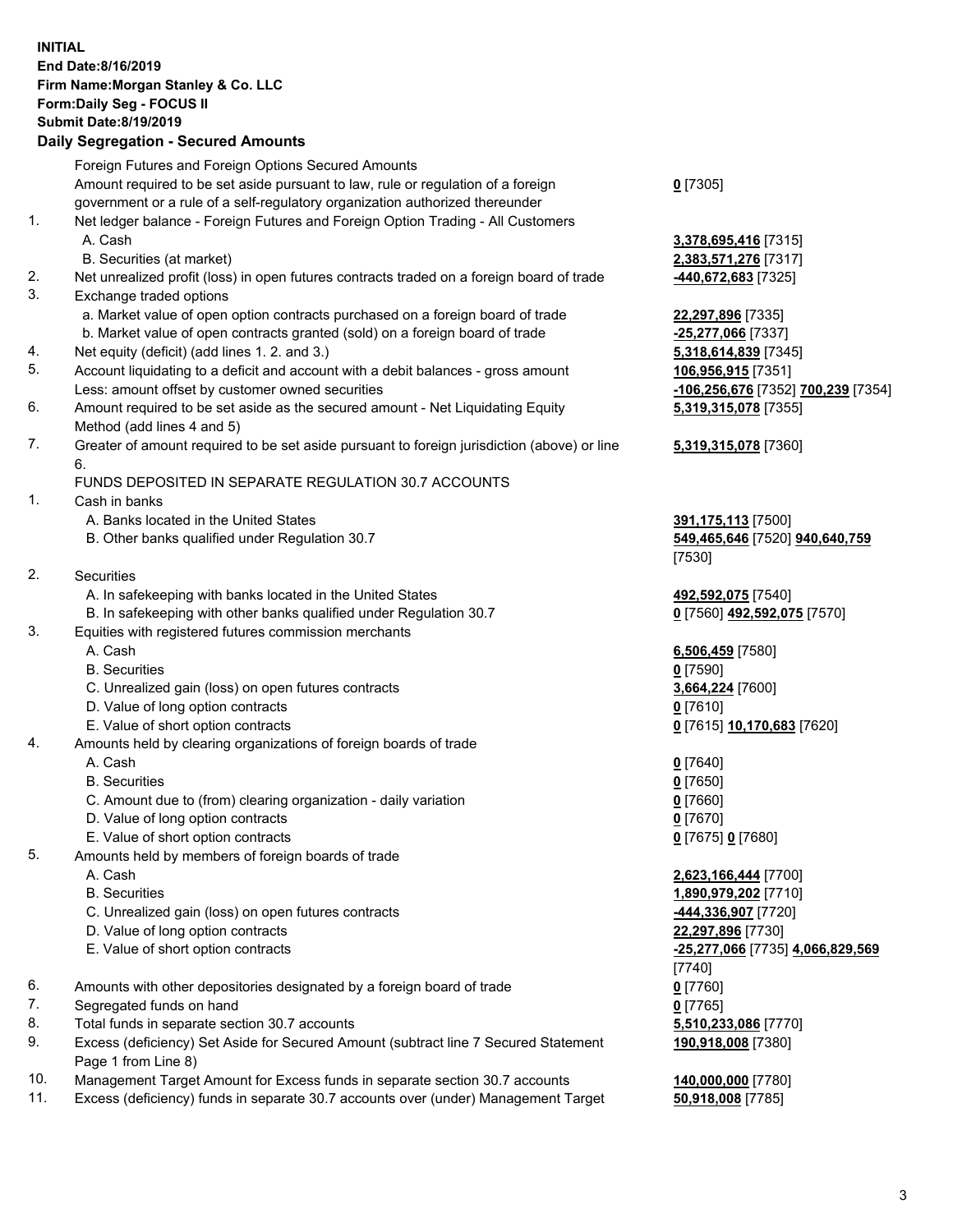|                | <b>INITIAL</b><br>End Date:8/16/2019<br>Firm Name: Morgan Stanley & Co. LLC<br>Form: Daily Seg - FOCUS II<br><b>Submit Date: 8/19/2019</b> |                                    |
|----------------|--------------------------------------------------------------------------------------------------------------------------------------------|------------------------------------|
|                | Daily Segregation - Segregation Statement                                                                                                  |                                    |
|                | SEGREGATION REQUIREMENTS(Section 4d(2) of the CEAct)                                                                                       |                                    |
| 1 <sub>1</sub> | Net ledger balance                                                                                                                         |                                    |
|                | A. Cash                                                                                                                                    | 6,383,579,734 [7010]               |
|                | B. Securities (at market)                                                                                                                  | 6,347,485,686 [7020]               |
| 2.             | Net unrealized profit (loss) in open futures contracts traded on a contract market                                                         | 5,370,883,736 [7030]               |
| 3.             | Exchange traded options                                                                                                                    |                                    |
|                | A. Add market value of open option contracts purchased on a contract market                                                                | 1,024,616,786 [7032]               |
|                | B. Deduct market value of open option contracts granted (sold) on a contract market                                                        | -882,720,670 [7033]                |
| 4.             | Net equity (deficit) (add lines 1, 2 and 3)                                                                                                | 18,243,845,272 [7040]              |
| 5.             | Accounts liquidating to a deficit and accounts with                                                                                        |                                    |
|                | debit balances - gross amount                                                                                                              | 373,069,761 [7045]                 |
|                | Less: amount offset by customer securities                                                                                                 | -372,720,077 [7047] 349,684 [7050] |
| 6.             | Amount required to be segregated (add lines 4 and 5)                                                                                       | 18,244,194,956 [7060]              |
|                | FUNDS IN SEGREGATED ACCOUNTS                                                                                                               |                                    |
| 7.             | Deposited in segregated funds bank accounts                                                                                                |                                    |
|                | A. Cash                                                                                                                                    | 4,615,345,492 [7070]               |
|                | B. Securities representing investments of customers' funds (at market)                                                                     | $0$ [7080]                         |
|                | C. Securities held for particular customers or option customers in lieu of cash (at                                                        | 705,361,538 [7090]                 |
|                | market)                                                                                                                                    |                                    |
| 8.             | Margins on deposit with derivatives clearing organizations of contract markets                                                             |                                    |
|                | A. Cash                                                                                                                                    | 7,145,197,871 [7100]               |
|                | B. Securities representing investments of customers' funds (at market)                                                                     | $0$ [7110]                         |
|                | C. Securities held for particular customers or option customers in lieu of cash (at                                                        | 5,642,124,148 [7120]               |
| 9.             | market)<br>Net settlement from (to) derivatives clearing organizations of contract markets                                                 | 266,846,010 [7130]                 |
| 10.            | Exchange traded options                                                                                                                    |                                    |
|                | A. Value of open long option contracts                                                                                                     | 1,024,616,786 [7132]               |
|                | B. Value of open short option contracts                                                                                                    | -882,720,670 [7133]                |
| 11.            | Net equities with other FCMs                                                                                                               |                                    |
|                | A. Net liquidating equity                                                                                                                  | 13,850,180 [7140]                  |
|                | B. Securities representing investments of customers' funds (at market)                                                                     | $0$ [7160]                         |
|                | C. Securities held for particular customers or option customers in lieu of cash (at                                                        | $0$ [7170]                         |
|                | market)                                                                                                                                    |                                    |
| 12.            | Segregated funds on hand                                                                                                                   | $0$ [7150]                         |
| 13.            | Total amount in segregation (add lines 7 through 12)                                                                                       | 18,530,621,355 [7180]              |
| 14.            | Excess (deficiency) funds in segregation (subtract line 6 from line 13)                                                                    | 286,426,399 [7190]                 |
| 15.            | Management Target Amount for Excess funds in segregation                                                                                   | 235,000,000 [7194]                 |
| 16.            | Excess (deficiency) funds in segregation over (under) Management Target Amount                                                             | 51,426,399 [7198]                  |

16. Excess (deficiency) funds in segregation over (under) Management Target Amount Excess